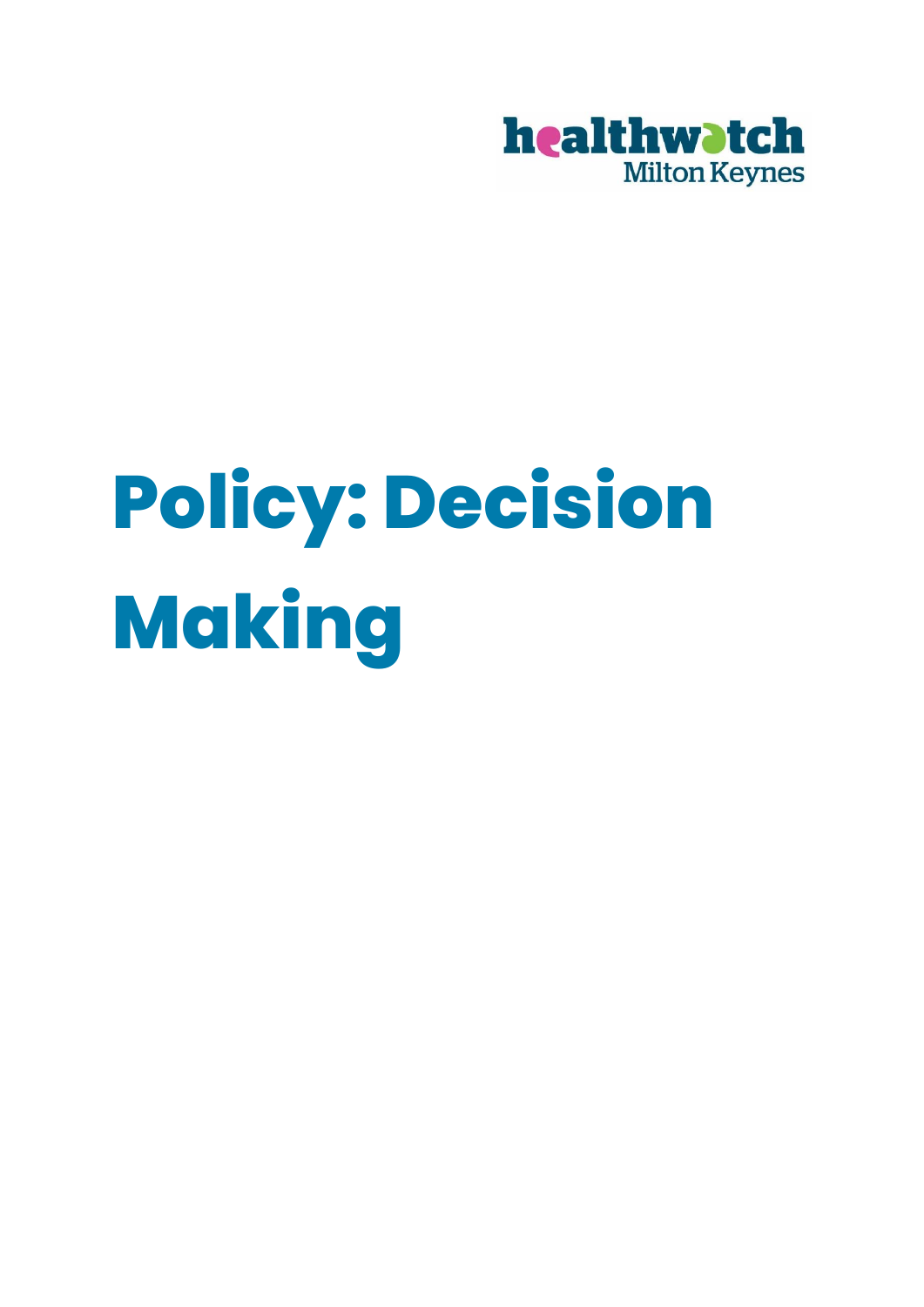| <b>Decision making policy and procedures</b> |                                    |
|----------------------------------------------|------------------------------------|
| Version                                      | 0.1                                |
| Author                                       | <b>Maxine Taffetani</b>            |
| Approved by                                  | Board of Healthwatch Milton Keynes |
| Date approved                                | 09.02.2022                         |
| Effective date                               | 09.02.2022                         |
| <b>Review date</b>                           | 01.03.2023                         |

## **Policy Statement**

Healthwatch Milton Keynes makes its decisions in an open and transparent way and ensures the interests of the people of Milton Keynes are always put first. This policy and associated procedures outline the steps taken to ensure decisions are evidence based and lead to substantive impact in the community.

As a Charitable Incorporated Organisation (CIO), decision making within Healthwatch Milton Keynes is also covered in our [Constitution.](file:///C:/Users/MaxineTaffetani/Healthwatch%20Milton%20Keynes%20CIO/Healthwatch%20Milton%20Keynes%20CIO%20Team%20Site%20-%20Documents/Chief%20Executive%20Officer/Governance%20and%20Compliance/Constitution/CIO-AssociationModelConstitutionhmk%204%20final.pdf)

The governing regulations and standards are:

- *The NHS Bodies and Local Authorities (Partnership Arrangements, Care Trusts, Public Health and Local Healthwatch) Regulations 2012* – referred to as Regulation 40 throughout this document.
- *Freedom of Information Act 2000*.
- *Seven Principles of Public Life (Nolan Principles)*.

This policy applies to all relevant decisions made by Healthwatch Milton Keynes.

#### **Relevant decisions**

Regulation 40 requires Healthwatch Milton Keynes to have in place and publish procedures for making relevant decisions. Relevant decisions include:

• How to undertake our activities.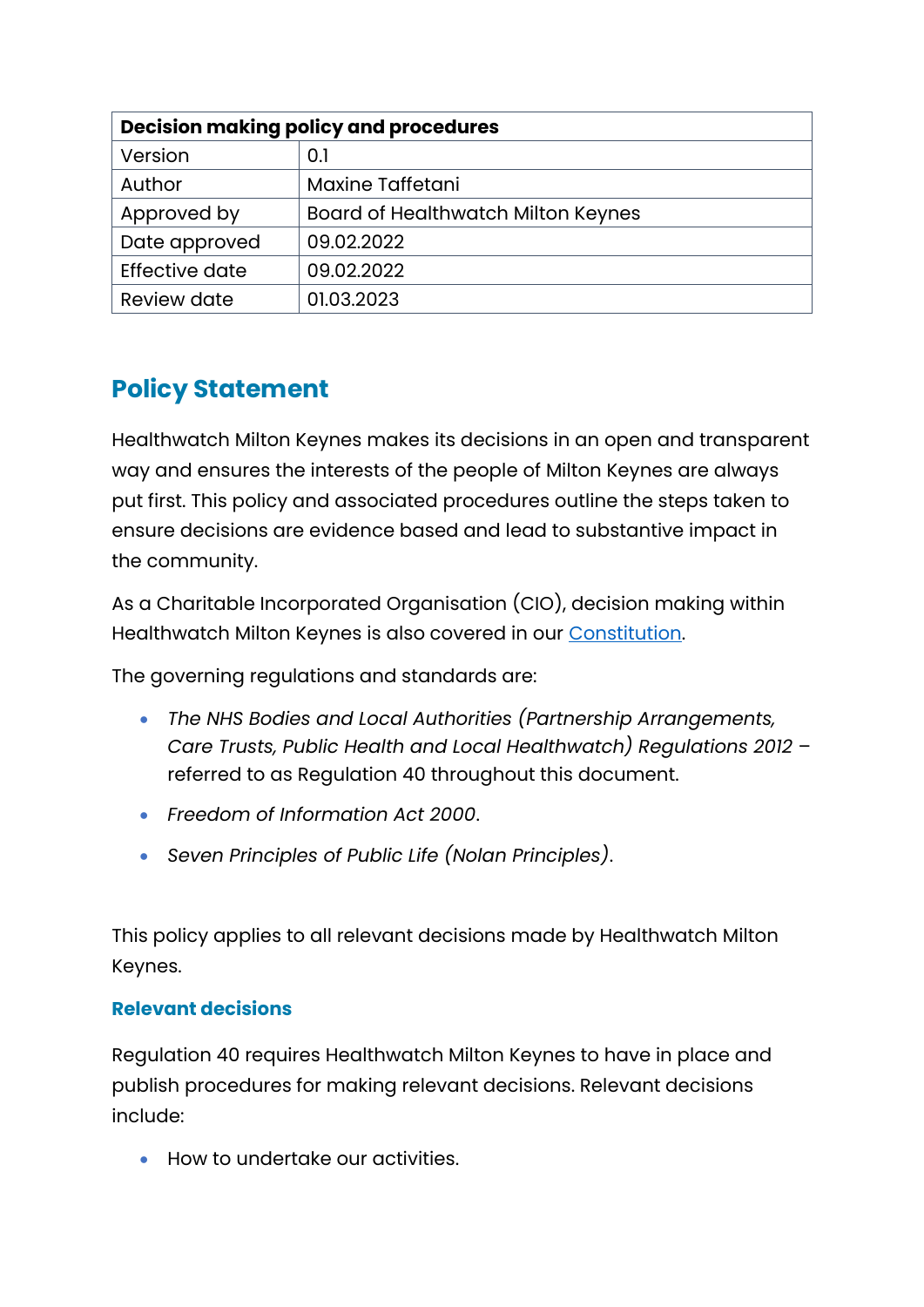- Which health and care services we are looking at addressing with our activities.
- The money we will spend on our activities.
- Whether to request information (*e.g. submit a Freedom of Information request*).
- Whether to make a report or a recommendation on a service or organsiation.
- Which premises to Enter and view and when those premises are to be visited.
- Whether to refer a matter to Overview and Scrutiny Committee (*e.g. where a service or provider doesn't respond adequately to significant recommendations for improvement*).
- Whether to report a matter concerning our activities to another person.
- Any decisions about sub-contracting other organisations to undertake work for Healthwatch Milton Keynes.

Relevant decisions do not include day-to-day activity that may be required to carry out exploratory work prior to making a relevant decision.

#### **Who may make such decisions?**

The Healthwatch Milton Keynes Board will be responsible for making relevant decisions. The Board will have the power to delegate some of the relevant decision making to the Chief Executive Officer of Healthwatch Milton Keynes, for example, small pieces of work which do not have a substantive impact on staff or financial resources.

All relevant decisions, including those delegated to the Chief Executive Officer, will be recorded in the minutes of the Board meeting at which the decision was made. The minutes of all Board meetings are published on Healthwatch Milton Keynes website once they have been agreed by the Board as being a correct record of the meeting concerned.

Once a decision has been made, the staff team is responsible for implementation and delivery, with an agreed reporting process to Board.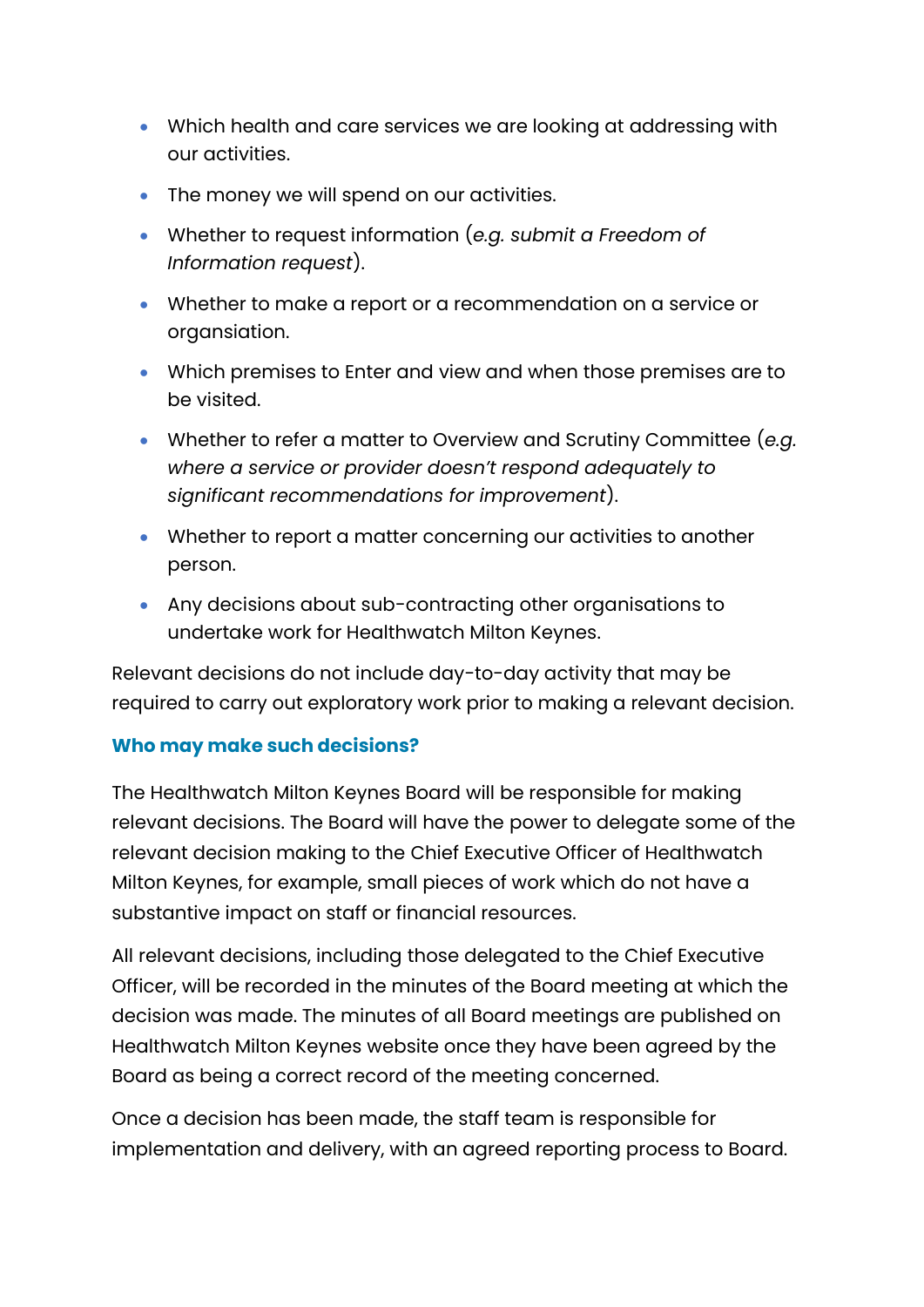The Board of Healthwatch Milton Keynes will reconsider a decision where new data or information has become available, or if circumstances change, which might prompt it to reach a different decision, or where there is evidence that this decision-making process was not followed.

#### **Involving lay persons or volunteers in such decisions**

Healthwatch Milton Keynes' Board is composed of volunteers (a person who is not a paid employee of Healthwatch Milton Keynes). Healthwatch Milton Keynes intends to secure broad based views on its activities wherever possible, and involves others, particularly members of Healthwatch Milton Keynes lay people and volunteers in its decision making.

#### **How are decisions made?**

The potential scope of the work of Healthwatch Milton Keynes is vast – it has a responsibility for health and social care services for all adults, children, and young people in Milton Keynes, including those who are most vulnerable or may be excluded. This means we must prioritise the issues we focus on. The main sources to inform our work programme are likely to come from:

- People's experiences of health and social care services that they share with us.
- Evidence we proactively collect about specific areas of concern through the stories and enquiries we hear directly, including deliberative research, public surveys, and polls.
- National and local data sets that evidence issues affecting large numbers of the local population and the most excluded.

This list is not exhaustive and other relevant sources of data and insight will be considered.

In order to prioritise, Healthwatch Milton Keynes' Board will carefully consider all sources of information and decide where it can add most value. Areas to be considered include but are not limited to:

• That the issues fit with our organisational role and responsibilities, ensuring Healthwatch Milton Keynes delivers to its statutory remit.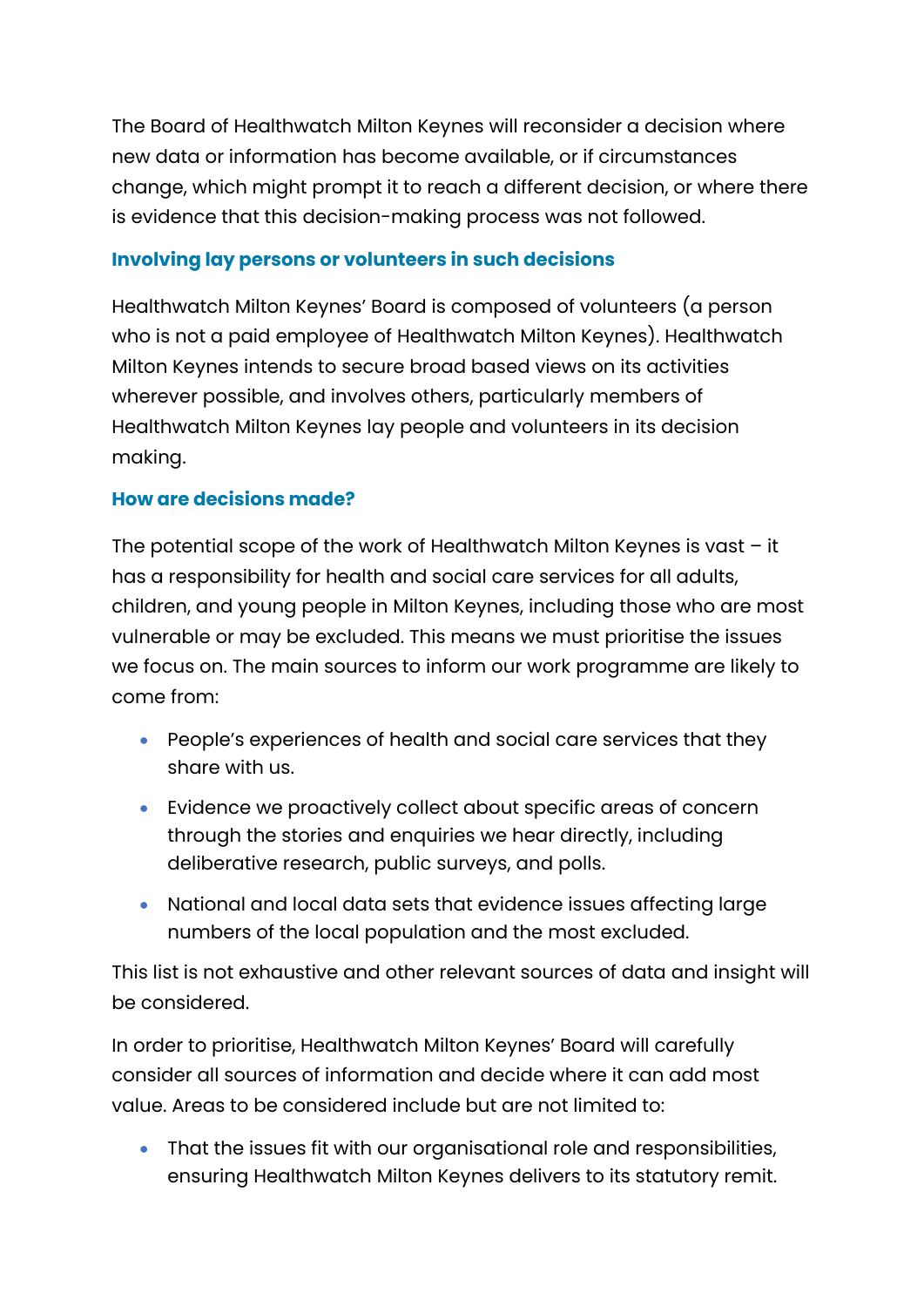- How much the issue matters to local people, it must be something they care about as we are here to be the voice of people in health and social care.
- How much change, improvement and positive impact Healthwatch Milton Keynes can bring about. This enables us to make sure we are choosing areas where we can have the greatest impact. This is important to deliver the greatest return for our budget, maintain our independence and ensure we bring issues to the attention of the health and care system.
- Does the change or improvement need to come from Healthwatch Milton Keynes - so we aren't focusing on things that others can do more easily and effectively?
- Finally, the Board of Healthwatch Milton Keynes will consider our work as a full set of priorities, as together they need to have the greatest impact for people using health and social care services.

Board meetings are open to the public, and minutes recording decisions will be available via the Healthwatch Milton Keynes website.

#### **Dealing with breaches of any procedure referred to in this policy document, including circumstances in which a breach would be referred to the local authority.**

If a decision is taken in the name of Healthwatch Milton Keynes without authorisation in the manner set out in this policy document, the Board will determine what action is needed. This may be to either approve the decision retrospectively, or to reverse the decision.

If the breach of the agreed procedure is considered to have also breached the grant agreement between Healthwatch Milton Keynes and Milton Keynes Local Authority, it will be reported to the Local Authority and further action agreed between the Local Authority and Healthwatch Milton Keynes.

In each eventuality, actions will be minuted and published on Healthwatch Milton Keynes' website.

#### **Equality, Diversity and Inclusion statement**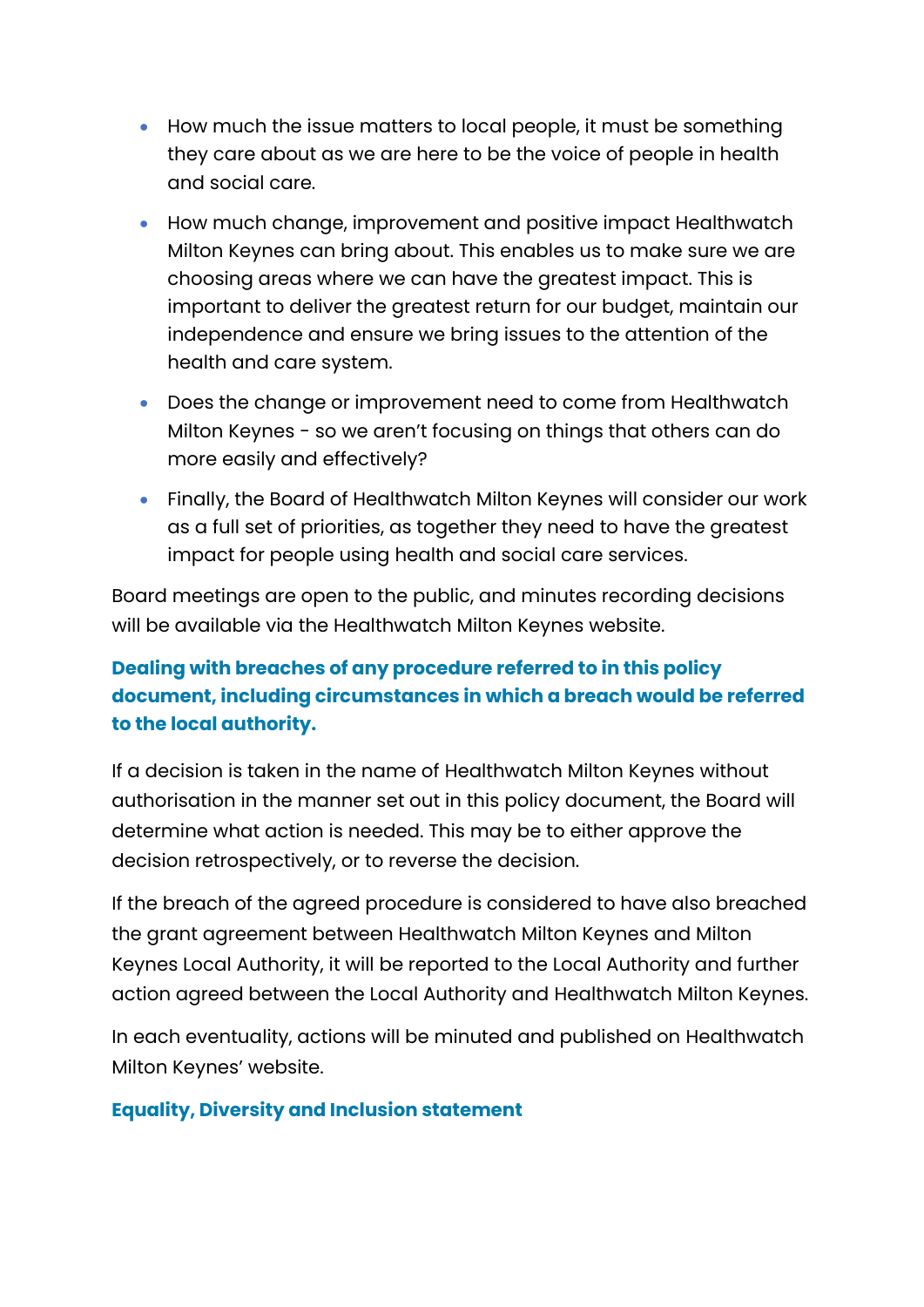Healthwatch Milton Keynes is committed to ensuring all decisions made are free from any form of discrimination on the grounds of age, disability, gender, gender reassignment, marriage and civil partnership, pregnancy and maternity, race, religion or belief, sex and sexual orientation, in accordance with the Equality Act 2010.

Equality Impact Assessments will be completed for all activities we undertake.

Healthwatch Milton Keynes will monitor this policy in order to identify whether it is having an adverse impact on any group of individuals and act accordingly.

#### **Review of policy document**

The Board of Healthwatch Milton Keynes will review the effectiveness of the decision-making policy and procedures set out in this document every two years. Any amendments to this policy and the procedures governing the making of relevant decisions will require a simple majority of board members voting in favour.

The amended policy document will be published on the website of Healthwatch Milton Keynes as soon as is practicable.

#### **Procedures**

Healthwatch Milton Keynes undertakes to carry out the following procedures:

- Publish Healthwatch Milton Keynes' most up to date policy document on Healthwatch Milton Keynes' website.
- Review and obtain Board approval to Healthwatch Milton Keynes' decision-making policy every two years.
- Ensure all Healthwatch Milton Keynes staff are familiar with the policy and refresh their understanding and awareness of the need for open and transparent decision making by reading the policy on a regular basis, at a minimum after review by the Board.
- Publish minutes from Board meetings where decisions are made in a timely manner on Healthwatch Milton Keynes' website. Where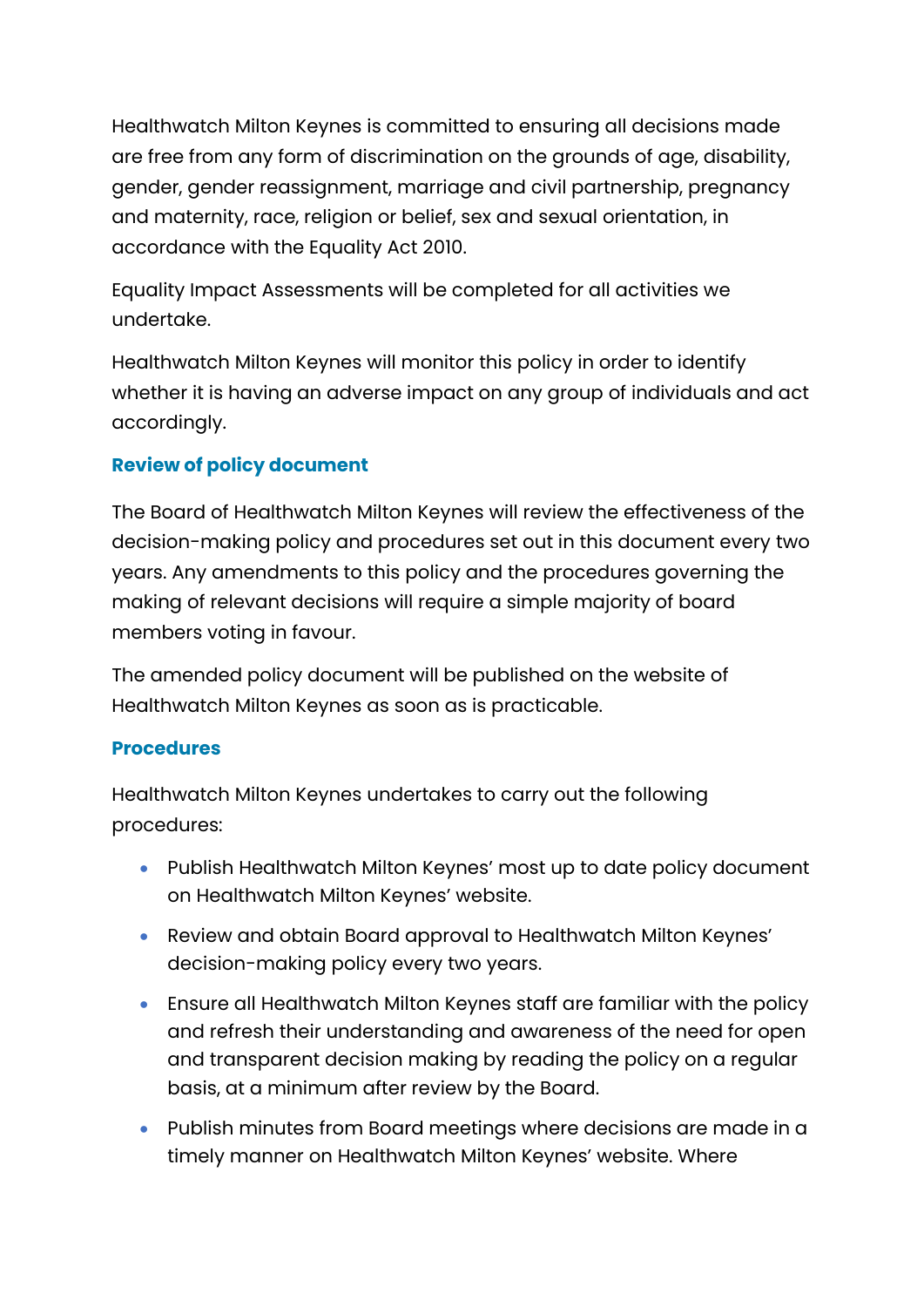decisions are made outside of board meetings, they will be ratified at the subsequent Board meeting.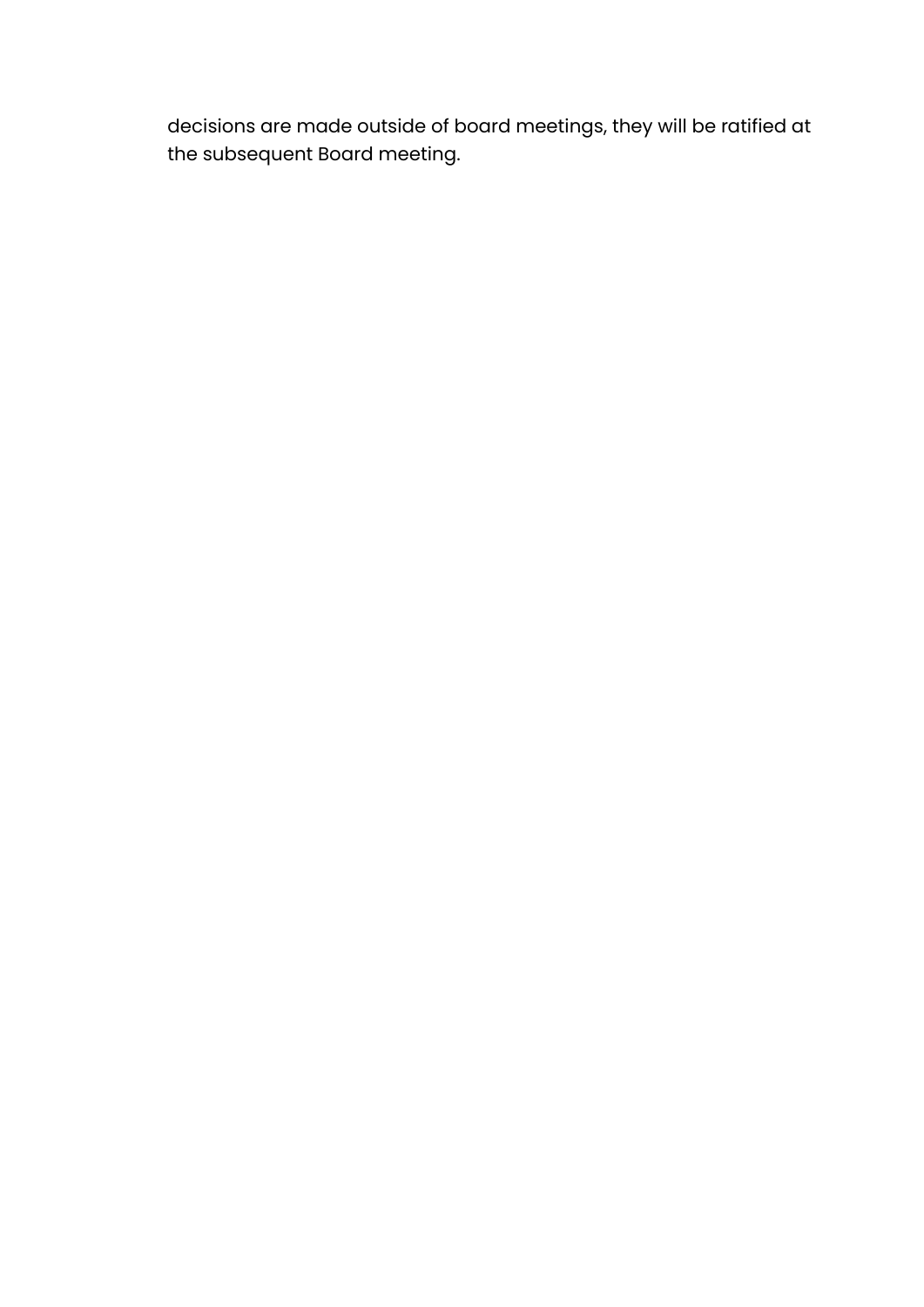# **Annual Business Planning – Decision Making Flowchart**

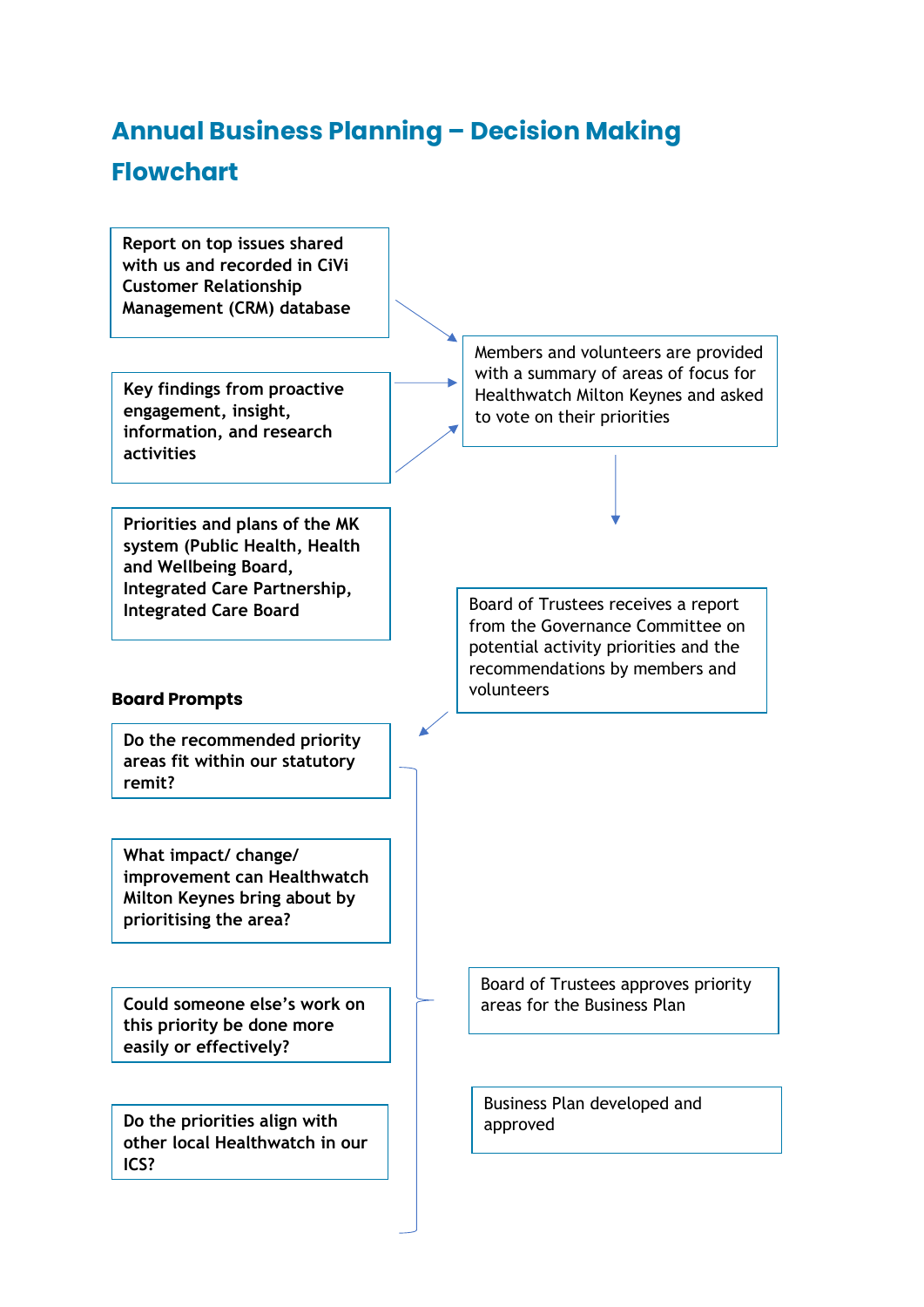**As a full set of priorities together, are they effective? Would prioritising other areas together provide opportunities for greater impact overall?**

Decision making communicated to members and the public through:

- Published Board meeting minutes
- Member Communications
- Published Business Plan Summary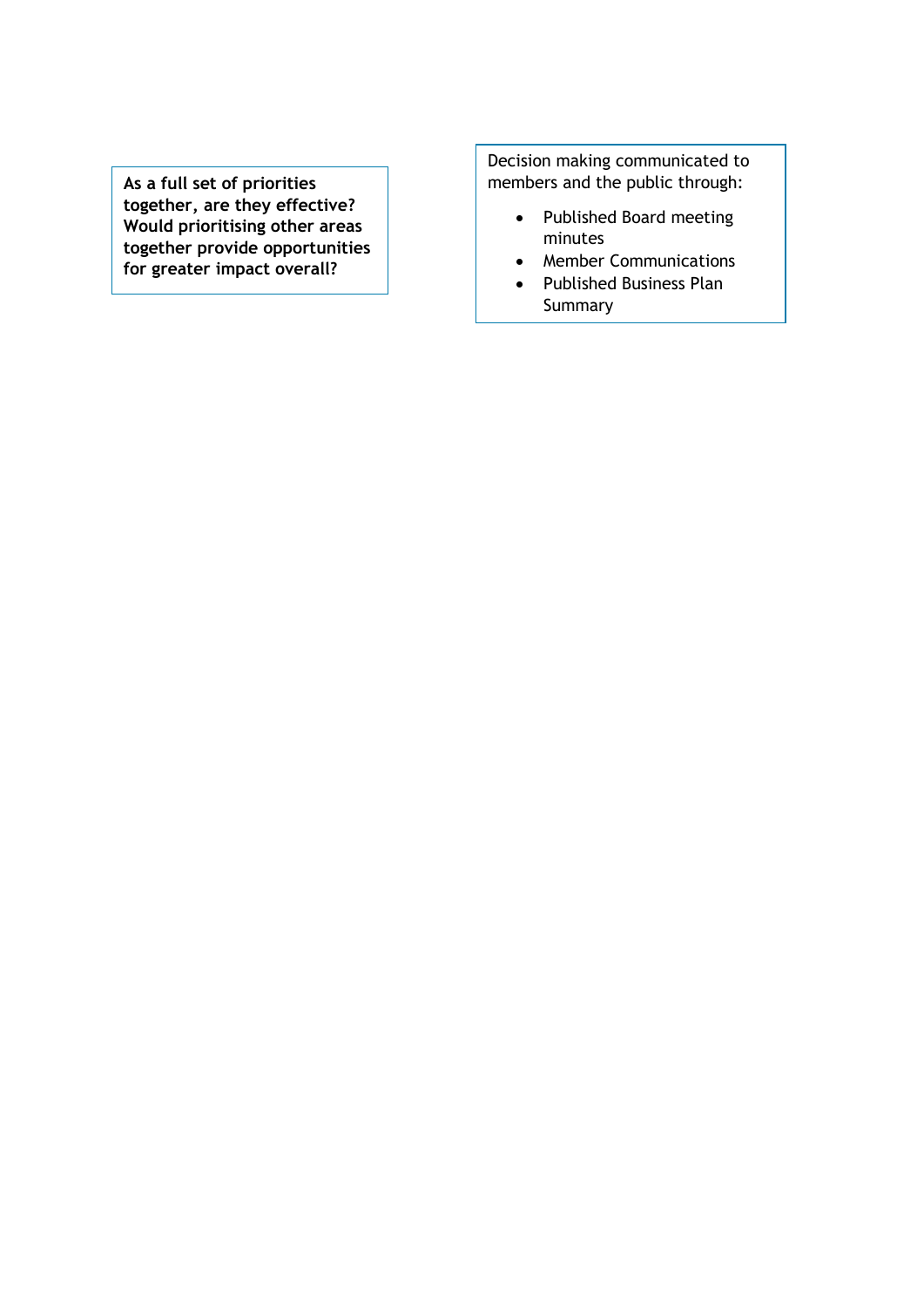## **Priorities and requests for activity outside of Business Plan**

## **Decision Making Framework**